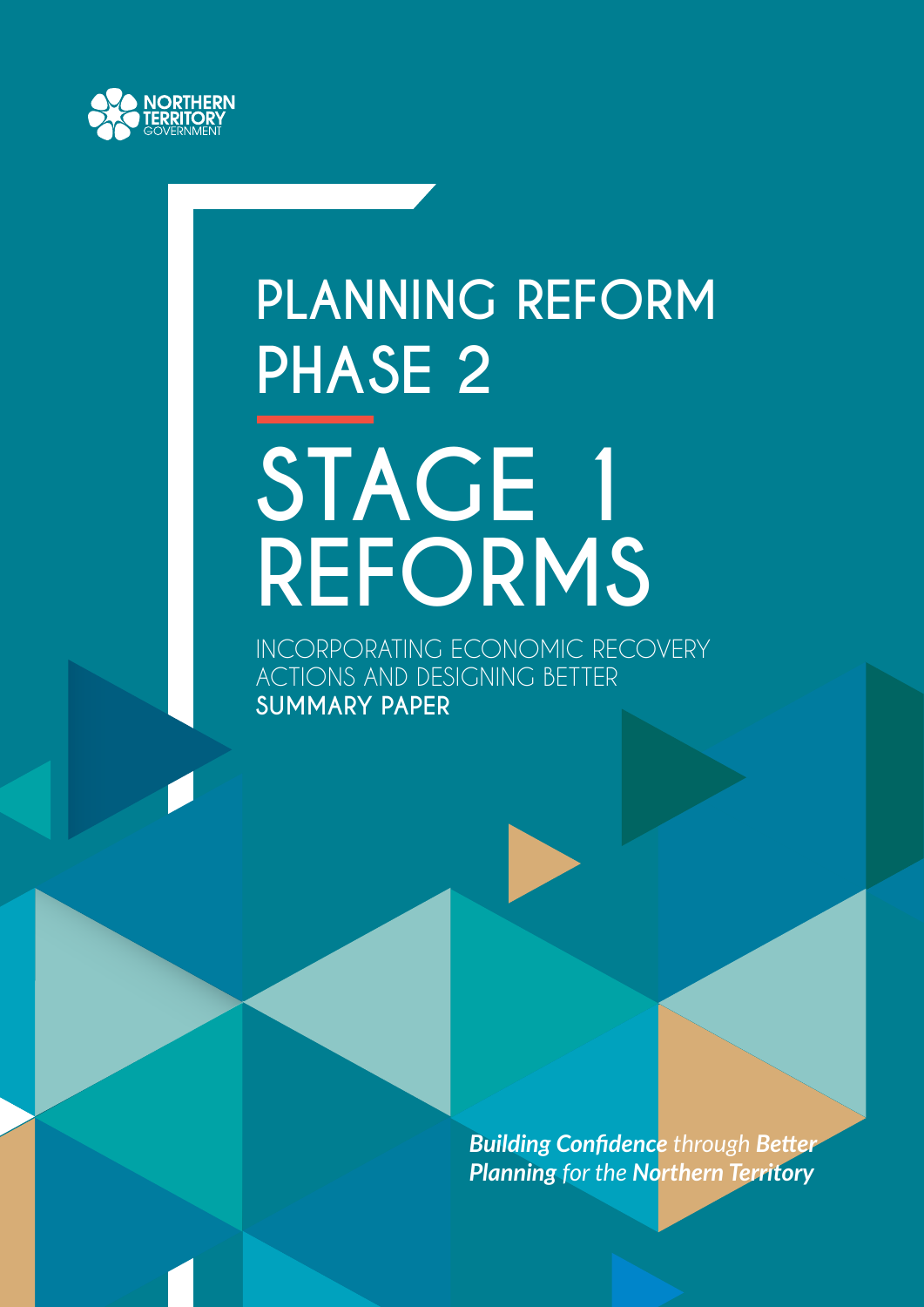### **ECONOMIC RECOVERY ACTIONS PROJECT THE PLANNING REFORM JOURNEY**



To further enhance the planning system and to address those matters that could not be accommodated as priority reforms in Planning Reform Phase 1, the Department of Infrastructure, Planning and Logistics continues to scope the nature and extent of Planning Reform Phase 2. A first stage of Phase 2 provides opportunities to progress recommendations from the Territory Economic Reconstruction Commission that are focused on streamlining regulatory processes to reduce application timeframes, while maintaining necessary standards and protections.

The Minister for Infrastructure, Planning and Logistics is proposing amendments to the NT Planning Scheme 2020 that create opportunity for streamlining planning processes while maintaining the influence of strategic land use planning that provide for:

- the incorporation of local design responses from area plans into location specific development requirements (LSDRs), to more succinctly inform design and decision making about developments in strategic locations;
- an increase in the number of low-risk uses that could be interchanged in commercial zones without the need for a development application; and
- the movement of some uses to permitted or simpler assessment categories.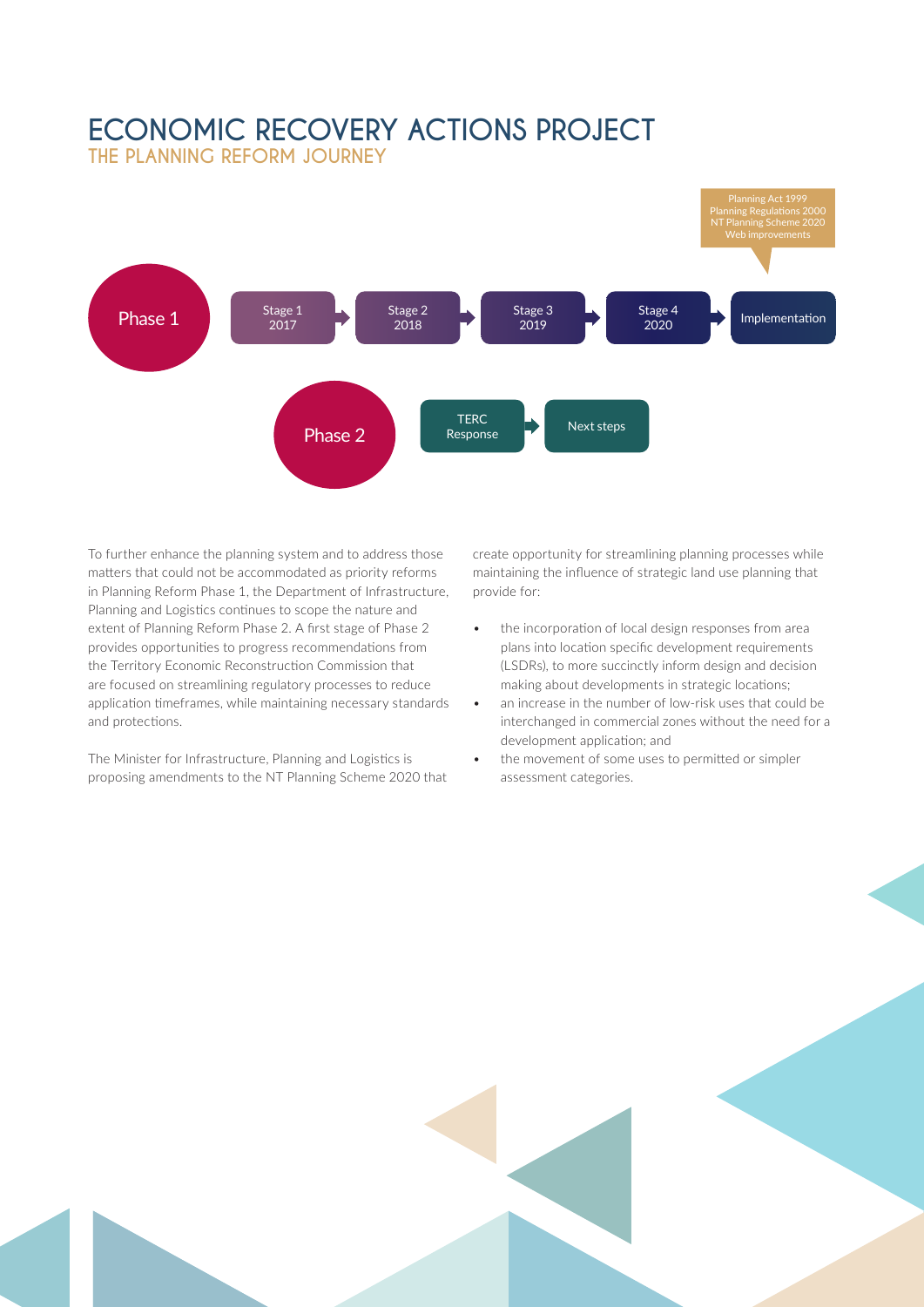# **DESIGNING BETTER PROJECT**

**THE DESIGNING BETTER JOURNEY** 

### Stage 1 (2019)

Identification of and consultation on issues and potential improvements to apartment and mixed use building design provisions

Stage 2 (2020) Preparation of and consultation on draft development requirements and guidance notes

### Stage 3 (2022) Planning Scheme Amendment

to bring new requirements into the NTPS 2020

Designing Better is a NT Planning Commission project to review building design requirements for apartment and mixed use development in Zones MR (Medium Density Residential), HR (High Density Residential), CB (Central Business) and C (Commercial). The project has undertaken two stages of comprehensive community and industry consultation over the past two years and aims to deliver better quality building design that:

- responds to context and celebrates local and regional differences;
- responds to the varied and often extreme climate of the Northern Territory through quality design of the built form;
- embraces innovation through flexible, best practice design solutions; and
- creates great places that provide meaningful, vibrant and liveable spaces for people.

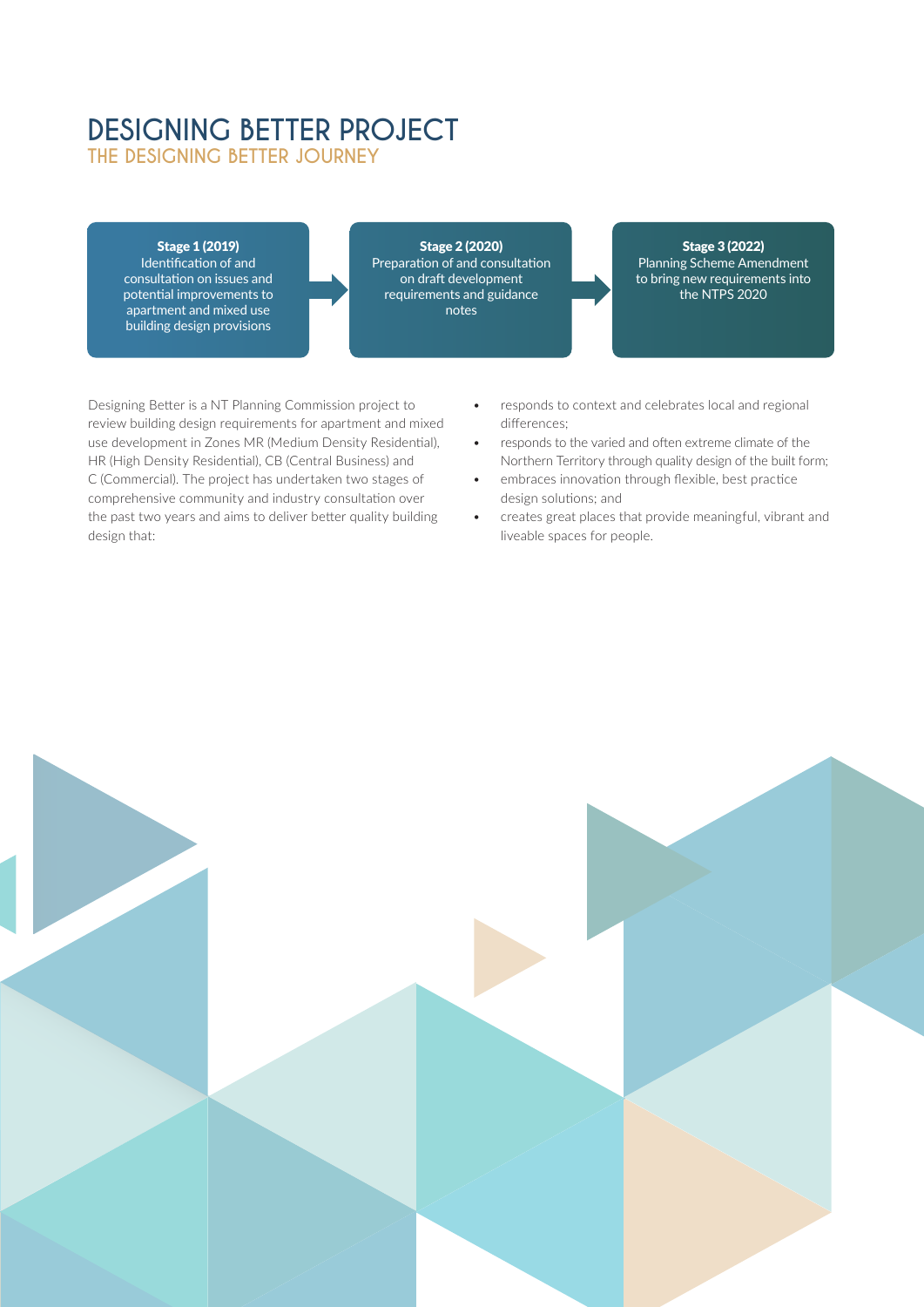## **INTEGRATED PLANNING SCHEME AMENDMENT**

The Economic Recovery Actions and Designing Better projects both aim to improve building and place design outcomes. The two projects have been combined into one proposed planning scheme amendment so that all the changes can be considered at the same time.

This amendment:

- introduces an overlay to Part 3 to facilitate development of gateway locations in central Darwin, Palmerston and Alice Springs;
- amends components of Parts 4 and 5 to implement the revised assessment categories and development requirements; and
- amends Schedule 2 (Definitions) of the NT Planning Scheme 2020 to support the changes in Part 5.

The following documents are available to assist with understanding the proposed changes:

- Detailed Information Paper: An in-depth explanation of the proposed changes to support interpretation of the Integrated Schedule of Amendments.
- Integrated Schedule of Amendments: A consolidated version of all the proposed changes.
- Individual Project Amendments: Separate documents detailing the different changes proposed by the Economic Recovery Actions project and the Designing Better project (Appendices A and B).
- Guidance Notes: Supplementary information to assist interpretation of technical requirements (Appendix C).



### **SNAPSHOT OF CHANGES**

#### **Part 3 – Overlays**

A new overlay will show gateway locations that are identified in the relevant area plans and which are now incorporated in the LDSRs. The overlay will increase the level of assessment, and apply additional requirements for the use and development of those sites. This is to ensure the design of buildings responds to the surrounding urban environment in the context of these prominent positions.

### **Part 4 – Zone and Assessment Tables**

The assessment category of a number of uses has been reduced in Zones LMR, CB, C and TC, and minor consequential changes made to zone outcomes. This responds to the more specific guidance now provided through Part 5.

#### **Part 5 – Development Requirements**

A number of development requirements have been removed, amended, and introduced. This is as a result of the two separate projects, as well as some consequential and administrative amendments to support those changes.

Changes to existing requirements relating to the LSDRs have primarily been consolidated and/or relocated to the new section 5.9 Location Specific Development Requirements. This section transitions quasi development requirements from the Central Alice Springs, Darwin and Palmerston Area Plans into Part 5 of the planning scheme with all other development requirements.

Changes to existing requirements relating to the Designing Better project have primarily been restructured within the existing clauses.

#### **Schedule 2.2 General Definitions**

Several new general definitions are proposed, and some amended or omitted, to support the proposed changes to Part 5 through the Designing Better project. General definitions are terms used throughout the scheme and which have a specific meaning. No changes are proposed to the list of defined uses.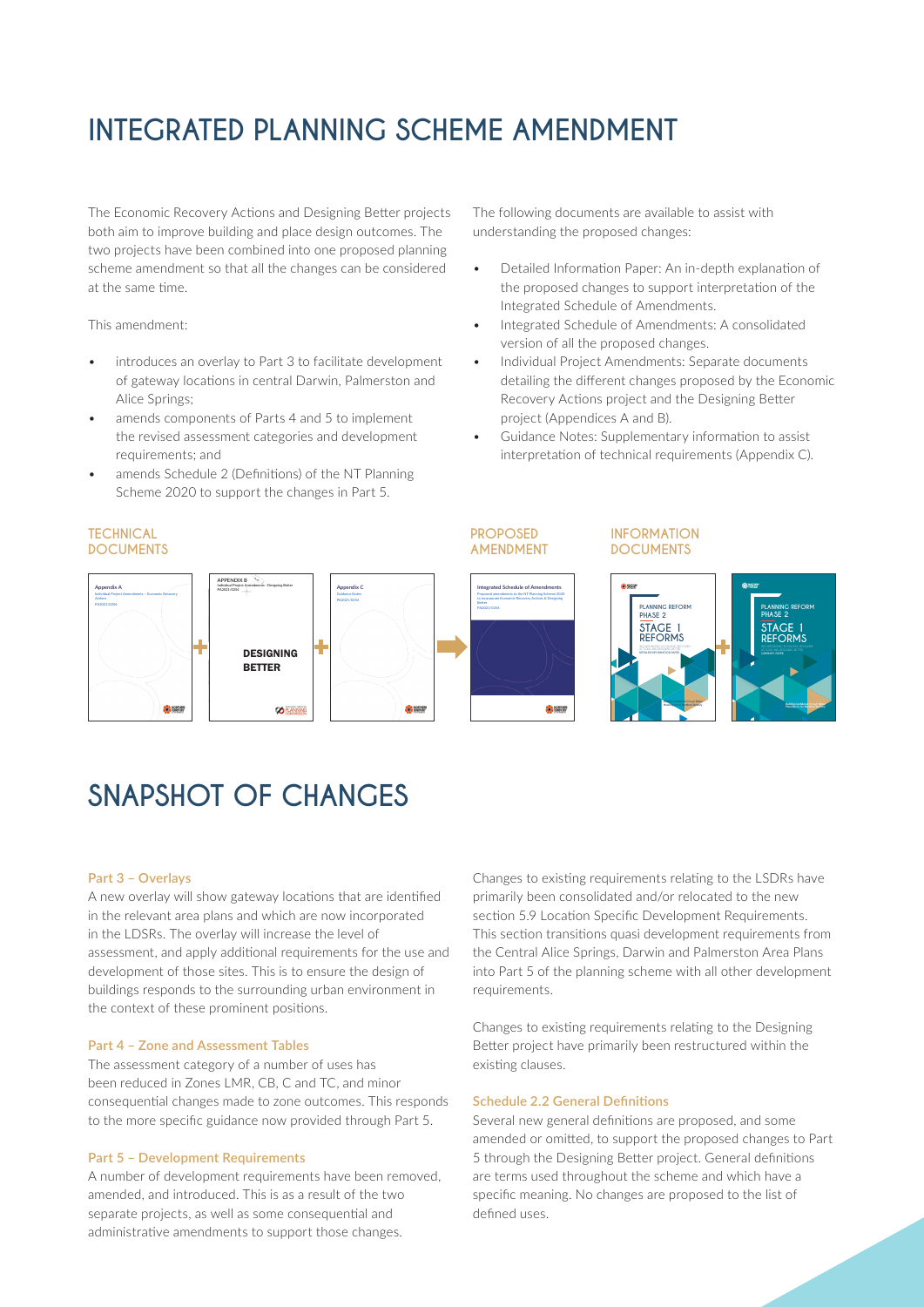

## **FREQUENTLY ASKED QUESTIONS**

### **I was involved with previous consultation on Designing Better. Where do I find the final proposal?**

You can read Appendix B 'Individual Project Amendments – Designing Better'.

### **I'm having trouble understanding the proposal. Who can I talk to?**

You can contact the project team on (08) 8999 8963 or via planning.ntg@nt.gov.au. You can also book an appointment to speak with a member of the project team in person or via video conference.

### **When will other zones and development requirements be reviewed?**

The next steps for Planning Reform Phase 2 will be mapped out in consultation with industry and the community after this amendment has been finalised. The scope of Phase 2 will be influenced by initial consultation but may include a comprehensive review of the multiple components of the planning scheme including zones, development requirements or overlays.

### **Are area plans being revised or changed?**

Not at the moment. Future area plans may look a little bit different as they adjust to the new opportunity created by the introduction of Location Specific Development Requirements in the planning scheme.

### **What about other areas covered by area plans?**

All area plans were reviewed as part of this project to identify potential location specific development requirements, and the Central Alice Springs, Darwin and Palmerston Area Plans prioritised. The structure established by this amendment will enable the future transition of quasi development requirements in other area plans into the planning scheme as requirements.

### **Where can I get more information on TERC?**

Visit ntrebound.nt.gov.au.



### **1. Read the documents**

- Read the Detailed Information Paper in conjunction with the Integrated Schedule of Amendments. Individual Project Amendments are also available.
- Documents are available on Have Your Say, the Planning Reform website, and Planning Notices Online

#### **2. Speak with a planner**

• Visit haveyoursay.nt.gov.au to make an appointment to speak with a planner about anything you need clarification on, or any issues or concerns about the proposal.

### **3. Write a submission**

• Write a submission, ensuring that your name, contact details and signature are included and provide it by the end of the exhibition period.

Submissions must be received by midnight Friday 4 March 2022, and can be made via;

| Online:                                                  | https://www.ntlis.nt.gov.au/planning-notices-online/ |
|----------------------------------------------------------|------------------------------------------------------|
|                                                          | $notices$ #/                                         |
| Fmail:                                                   | planning.ntg@nt.gov.au                               |
| Post:                                                    | NT Planning Commission, GPO Box 1680,                |
|                                                          | DARWIN NT 0801                                       |
| In person: Level 1, Energy House, 18-20 Cavenagh Street, |                                                      |
|                                                          | DARWIN NT 0800                                       |
|                                                          | Phone: 08 8999 8963                                  |
|                                                          |                                                      |
|                                                          |                                                      |
|                                                          |                                                      |
|                                                          |                                                      |